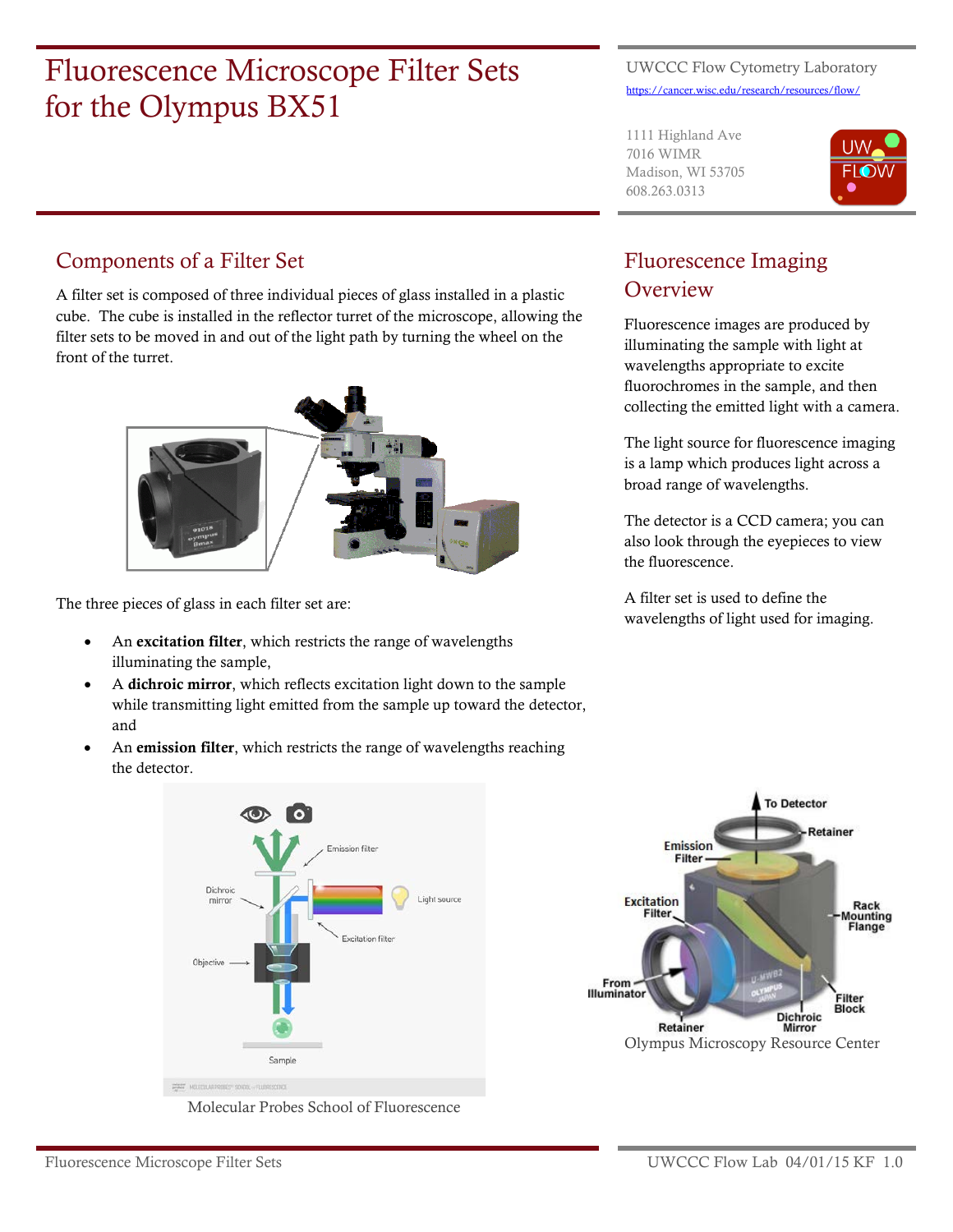#### Matching Fluorochromes to Filter Sets

Compare the excitation and emission spectra for the fluorochrome(s) in your sample to the spectra of the filter sets available, and choose the set most closely matched to your sample. In the plot to the right, the excitation and emission spectra of the fluorochrome EthD-1 are shown as filled curves in blue and red, respectively. The spectral information for the filters comprising the filter set PI-41005 is superimposed to show the alignment with the fluorochrome. This is a good match.



# Light Source

The light source for fluorescence imaging is a 120W mercury vapor arc lamp. This lamp produces light across a broad range of wavelengths, but the intensity is not uniform. In most situations, the number of excitation photons is not a limiting factor. However, If you have a particularly challenging experiment, consider the overlap of the lamp output with the spectra of both the excitation filter and the fluorochrome you have in mind to optimize excitation of the fluorochrome.



## A Note about Efficiency

The efficiency of the imaging system depends on a number of factors, including

- Amount of light produced by the light source
- Transmission efficiency of each filter in the filter set (excitation filter, dichroic mirror, emission filter)
- Photon yield of the fluorochromes
- Sensitivity of the detector to the emission wavelength

When designing your experiment, consider the efficiency of the imaging system along with the biological considerations (expression level, nonspecific binding, etc.). Aim to put the most robust fluorochromes on the most challenging markers.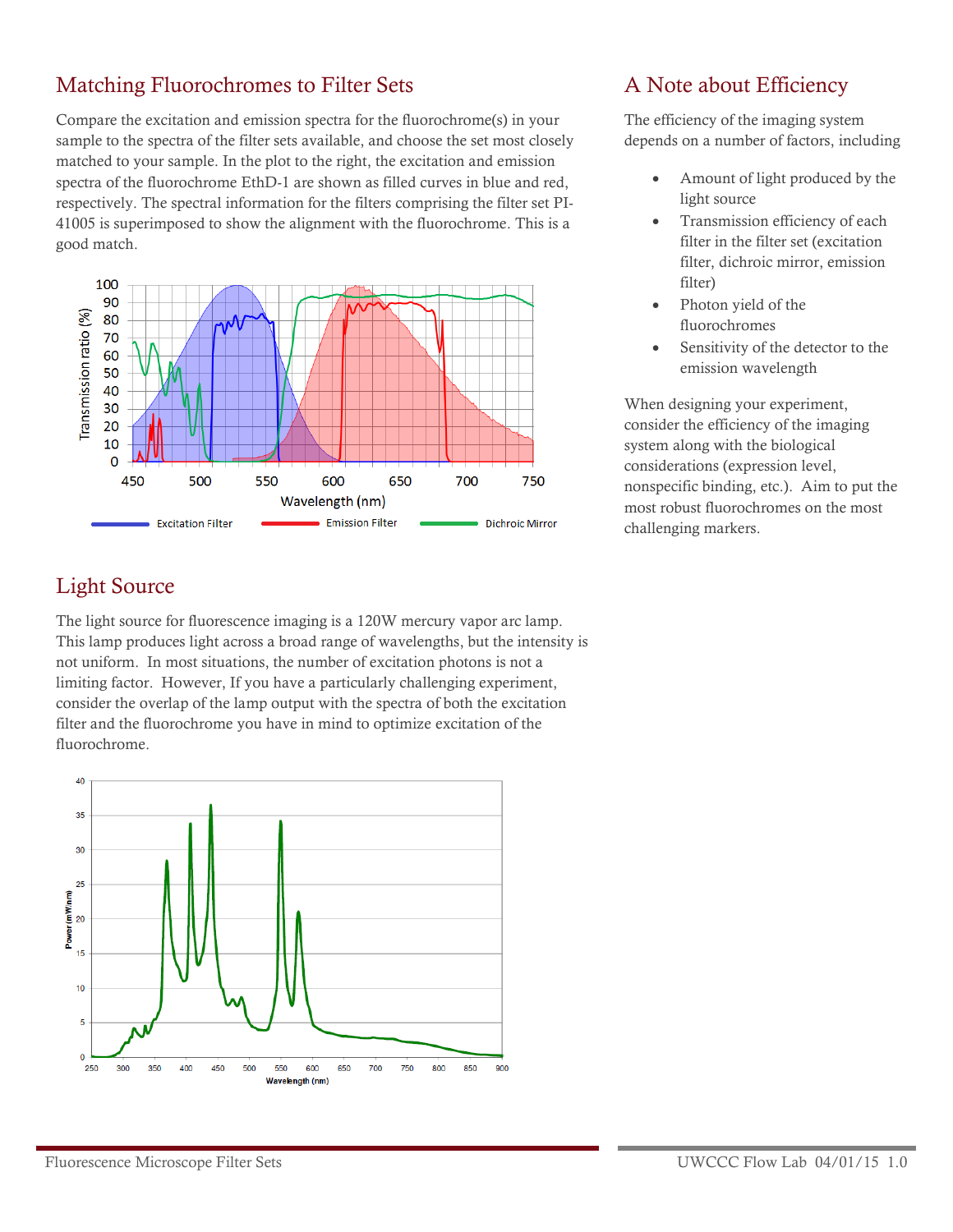# UV Excitation

The filter set in Position 4 is the U-MNU2 from Olympus. This filter set allows for ultraviolet excitation and a broad range of emission.



#### Common Fluorochromes

- DAPI
- Hoechest 33258, 33342
- Alexa Fluor 350
- Cascade Blue
- ERTracker Blue-White DPX

## U-MNU2 Filters

- Excitation =  $365/10$
- $Emission = 420LP$
- Dichroic Mirror = 400LP

# Blue Excitation

The filter set in Position 2 is the U-MNIB2 from Olympus. This filter set allows for blue excitation and green and red emission.



### Common Fluorochromes

- FITC
- EGFP
- RSGFP
- Acridine Orange
- Auramine
- S65T

# U-MNIB2 Filters

- Excitation =  $480/20$
- $\bullet$  Emission = 510LP
- Dichroic Mirror = 505LP